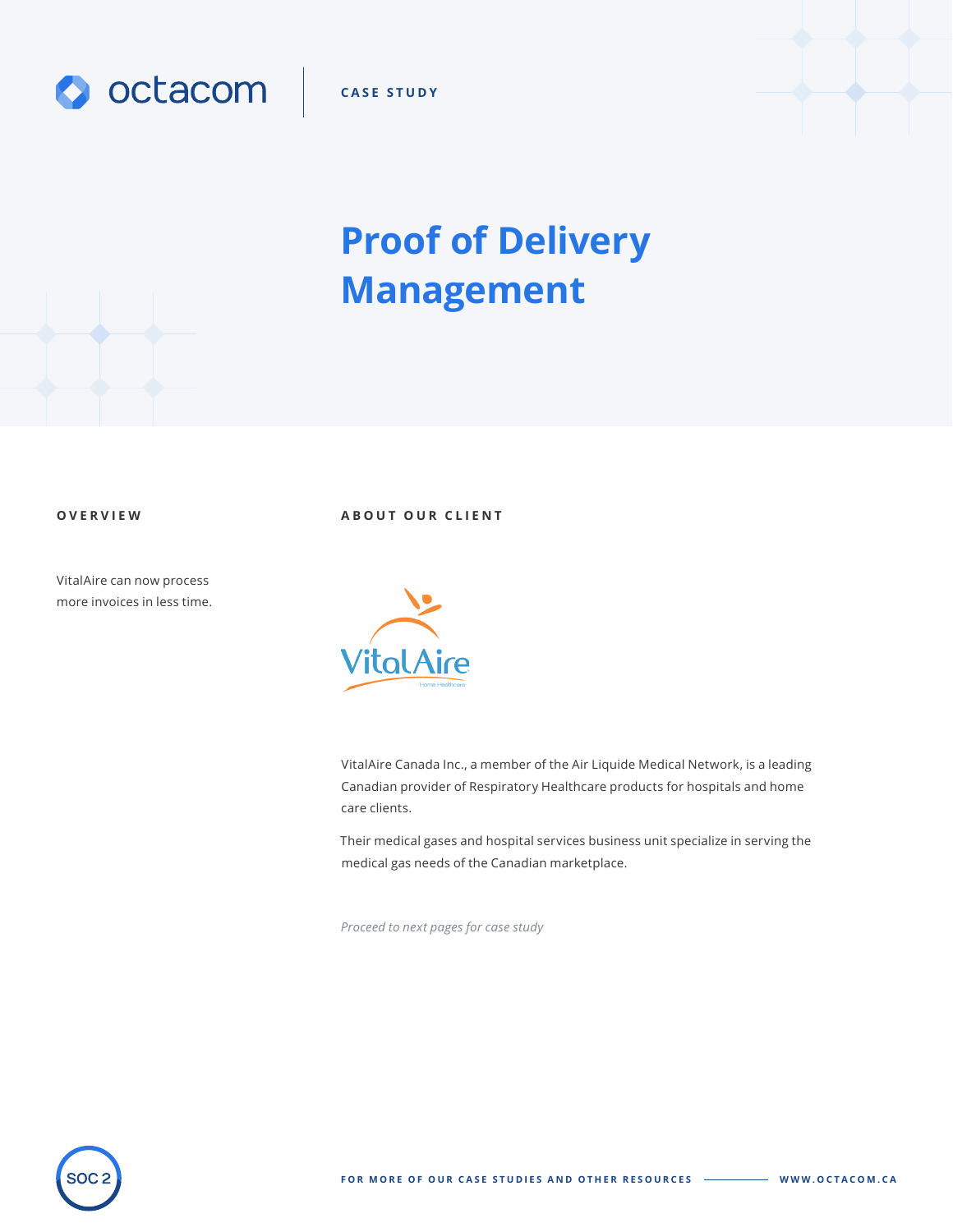

## **6000 Proof-of-Delivery Documents/Month**



**In-house Manual Processes for Tracking, Filing and Retrieval was Time Consuming and Inefficient** 

### **CASE STUDY PROOF OF DELIVERY MANAGEMENT**

## **The Challenge**

VitalAire's head office accounting department relied on manual processes for the tracking, filing and retrieval of their paper-based proof of delivery note (POD) documents.

These included three different document types: bulk gas delivery note, pre-printed delivery note and manual delivery note. Each month approximately 6,000 pages of proof of delivery documents were created for shipments of medical gases and respiratory products to VitalAire's institutional customers (hospitals, clinics, labs) across Canada.

VitalAire recognized the challenges posed by their existing business process including managing the movement of POD documents back to their head office as well as filing, retrieving and making these documents easily available to their accounting staff resulting in delays in issuing invoices for accounts receivable, collections and the overall increased costs to their business.

VitalAire was looking to improve this process by replacing paper-based POD documents with electronic images and consolidating these documents so they could be accessed quickly, accurately and securely via a web-based search and retrieval archiving software solution, resulting in increased productivity and reduced costs.

## **The Solution**

odiss<sub>\*\*</sub>

**DOCUMENT MANAGEMENT SOFTWARE**

Octacom implemented a complete document conversion solution for VitalAire's proof of delivery note documents.

This included the daily receipt of scanned documents from eleven medical fill plant locations across Canada and the processing, indexing and upload of these electronic documents to an Octacom developed webbased document imaging software system (Odiss™) for the archiving, retrieval, approval, viewing and distribution of documents within the organization.

## **The Results**



VitalAire's accounting staff has 24/7 access to their electronic proof of delivery totes from any location.

There has been a significant reduction in lost or damaged proof of delivery notes, allowing for better document consolidation and faster invoicing while improved confirmation and approval process means VitalAire now produces more invoices in less time.